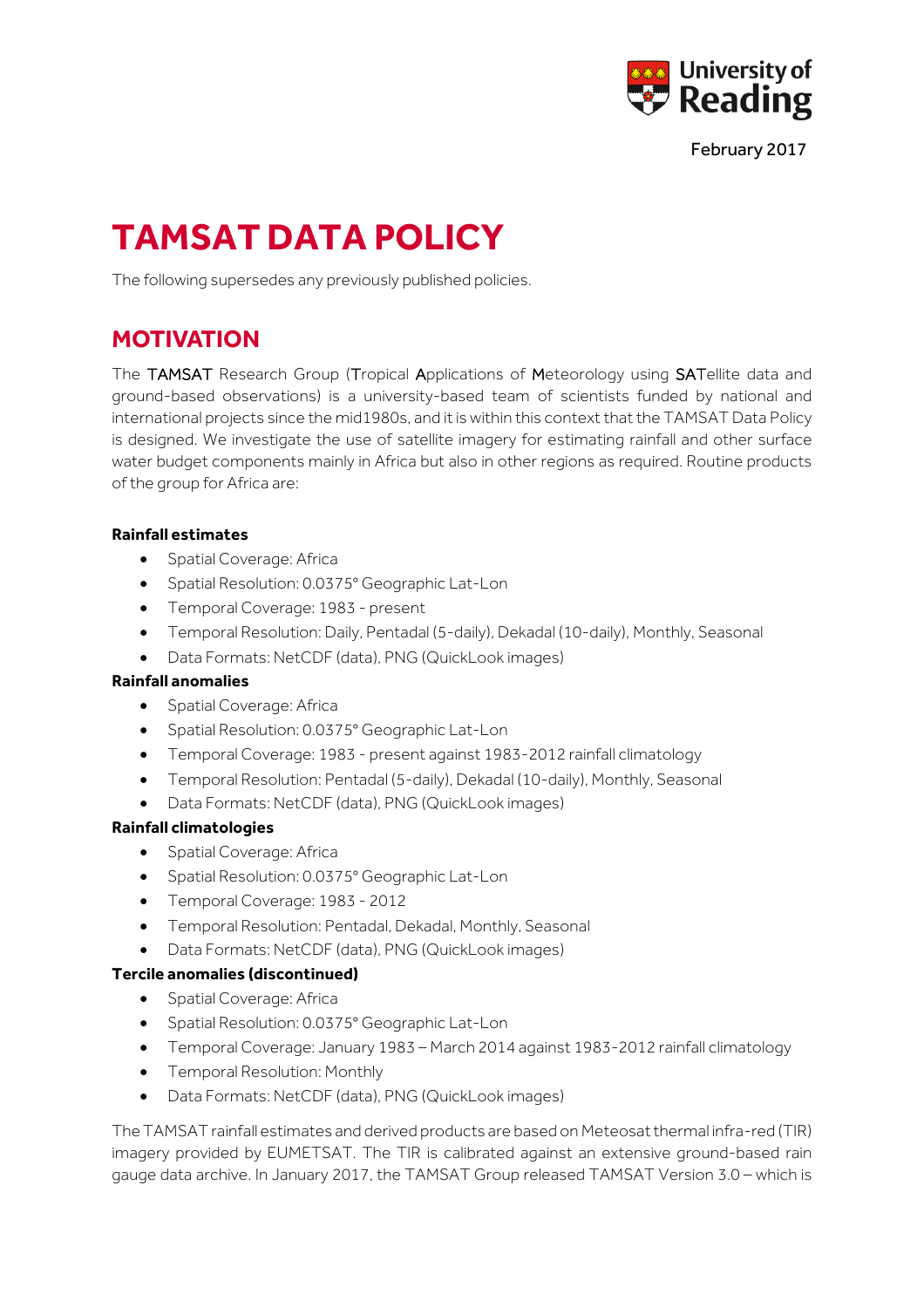now produced operationally alongside Version 2.0. The calibration used to derive Version 2.0 and carried out in 2011, is described in Tarnavsky et al. (2014). The TAMSAT Version 2.0 rainfall estimates are collated into the TAMSAT African Rainfall Climatology And Time-series (TARCAT) dataset. The development of the TARCAT dataset is described in Maidment et al. (2014).

Although the essence of the TAMSAT estimation approach is retained in Version 3.0, the calibration methodology differs markedly to improve characterisation of spatial changes in the rainfall climate. Please consult the TAMSAT website (http://www.tamsat.org.uk) for further information.

Data are made available by the TAMSAT Research Group 48 hours after the end of a pentad (for example, for the first pentad of January 2016, data are made available by  $7<sup>th</sup>$  January).

## **TERMS OF USE**

Copyright University of Reading, 2017. This dataset is made available under the terms of the Creative Commons Attribution 4.0 International license (CC BY 4.0). To view a copy of this license, visit https://creativecommons.org/licenses/by/4.0/.

#### When citing TAMSAT data, please cite the following papers:

- Tarnavsky, E., Grimes, D., Maidment, R., Black, E., Allan, R., Stringer, M., Chadwick, R. & F. Kayitakire (2014). Extension of the TAMSAT Satellite-based Rainfall Monitoring over Africa and from 1983 to present. Journal of Applied Meteorology and Climatology. 53 (12): 2805-2822. DOI: 10.1175/JAMC-D-14-0016.1.
- Maidment, R., D. Grimes, R. P. Allan, E. Tarnavsky, M. Stringer, T. Hewison, R. Roebeling & E. Black (2014). The 30 year TAMSAT African Rainfall Climatology And Time series (TARCAT) data set. Journal of Geophysical Research. 119: 10,619-10,644. DOI: 10.1002/2014JD021927.

## **REFERENCES**

- Grimes, D.I.F., Pardo-Igúzquiza, E. & Bonifacio, R. (1999). Optimal Areal Rainfall Estimation Using Raingauges and Satellite Data. Journal of Hydrology, 222: 93-108.
- Maidment, R., D. Grimes, R. P. Allan, E. Tarnavsky, M. Stringer, T. Hewison, R. Roebeling & E. Black (2014). The 30 year TAMSAT African Rainfall Climatology And Time series (TARCAT) data set. Journal of Geophysical Research. 119: 10,619-10,644. DOI: 10.1002/2014JD021927.
- Milford, J.R., & Dugdale, G. (1990). Estimation of Rainfall Using Geostationary Satellite Data. Applications of Remote Sensing in Agriculture, Butterworth, London Proceedings of the 48th Easter School in Agricultural Science, University of Nottingham. April 1989.
- Tarnavsky, E., Grimes, D., Maidment, R., Black, E., Allan, R., Stringer, M., Chadwick, R. & F. Kayitakire (2014). Extension of the TAMSAT Satellite-based Rainfall Monitoring over Africa and from 1983 to present. Journal of Applied Meteorology and Climatology. 53 (12): 2805-2822. DOI: 10.1175/JAMC-D-14-0016.1.